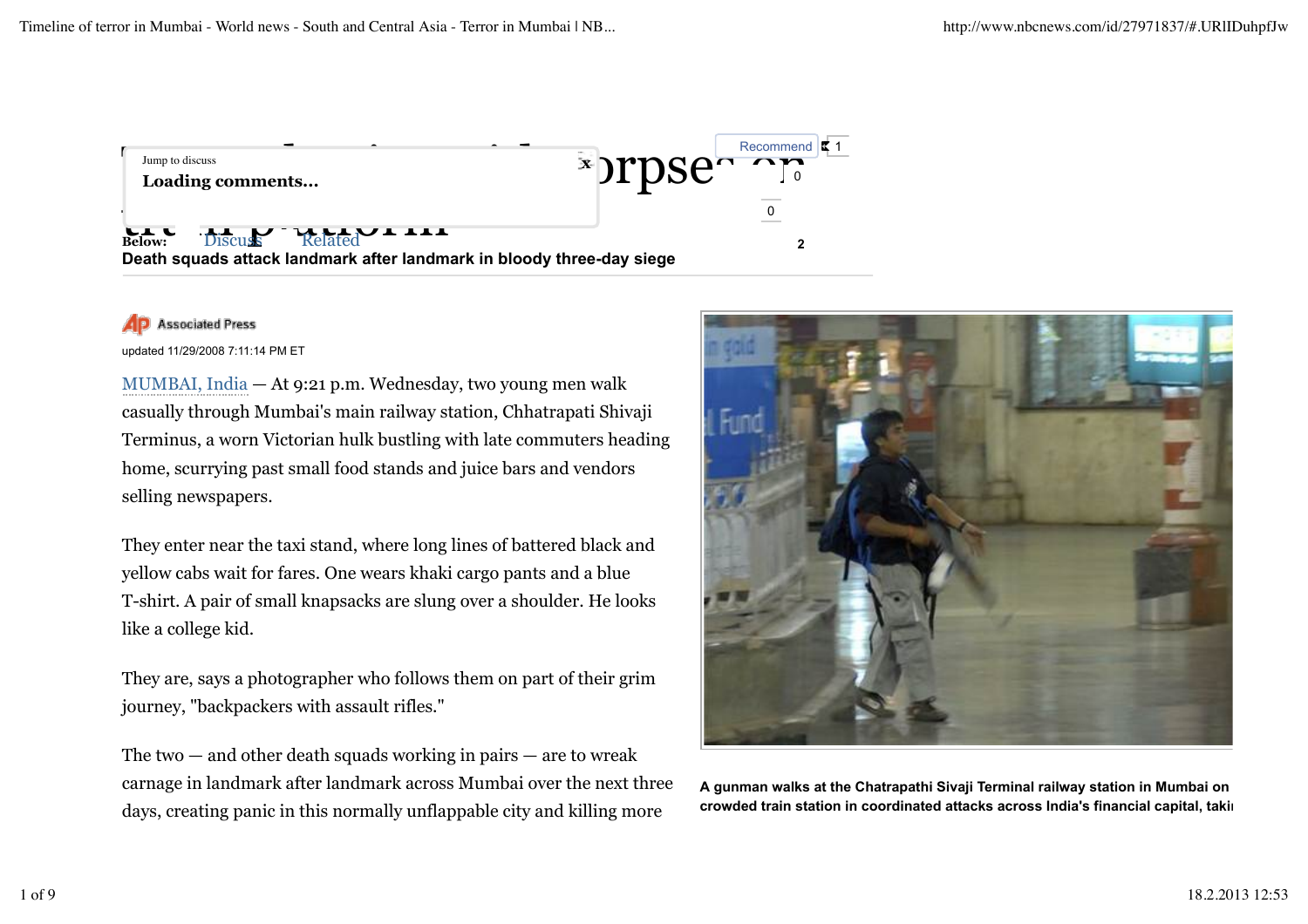than 170 people.

# **'Firing from the hip'**

Sebastian D'Souza hears the gunfire at Chhatrapati Shivaji Terminus from his office across the street at the Mumbai Mirror tabloid.

He follows the sound through the sprawling station, slipping unseen through parked trains. When he first catches sight of the young men, he doesn't realize they are the gunmen. They look so innocent. Then he sees them shooting.

"They were firing from their hips. Very professional. Very cool," says D'Souza, the newspaper's photo editor. For more than 45 minutes he follow as they move from platform to platform shooting and throwing grenades. Often, D'Souza isn't even 30 feet away. The few police at the station are either dead, in hiding or had long fled.

There are billboards everywhere, signs of India's economic boom. At one point, he photographs them standing beneath a tea company sign. They appear to be having a calm conversation. "WAKE UP!" the billboard reads.

## **Ten gunmen**

They were 10 gunmen, well-trained and armed with assault rifles and grenades, officials say. They had scouted their targets ahead of time. The knew the hallways and the basements. They even carried bags of almonds for energy. Police say they were Muslim extremists from Pakistan, and may be tied to India's long-running insurgency in the disputed, largely Muslim, Himalayan region of Kashmir.

They landed in an inflatable rubber boat not long after nightfall on a Mumbai beach, a semi-isolated stretch of sand and stone where fisherman bring in their boats during the daytime. From there, it was less than a 15-minutes walk to their major targets.

The group fanned out across the city, hitting 10 spots in two hours. They chose some of the best-known landmarks, many popular with foreigner and the city's elite. Many of the attacks ended in minutes. But at two luxury hotels and a Jewish center they dug in, fending off hundreds of commandos for days.

# **About 9:30 p.m., the Nariman House, Mumbai headquarters of the ultra-Orthodox Chabad Lubavitch movement**

A gunshot startles the family of Rabbi Gavriel Noach Holtzberg and others inside the recently renovated five-story Jewish center on a bumpy,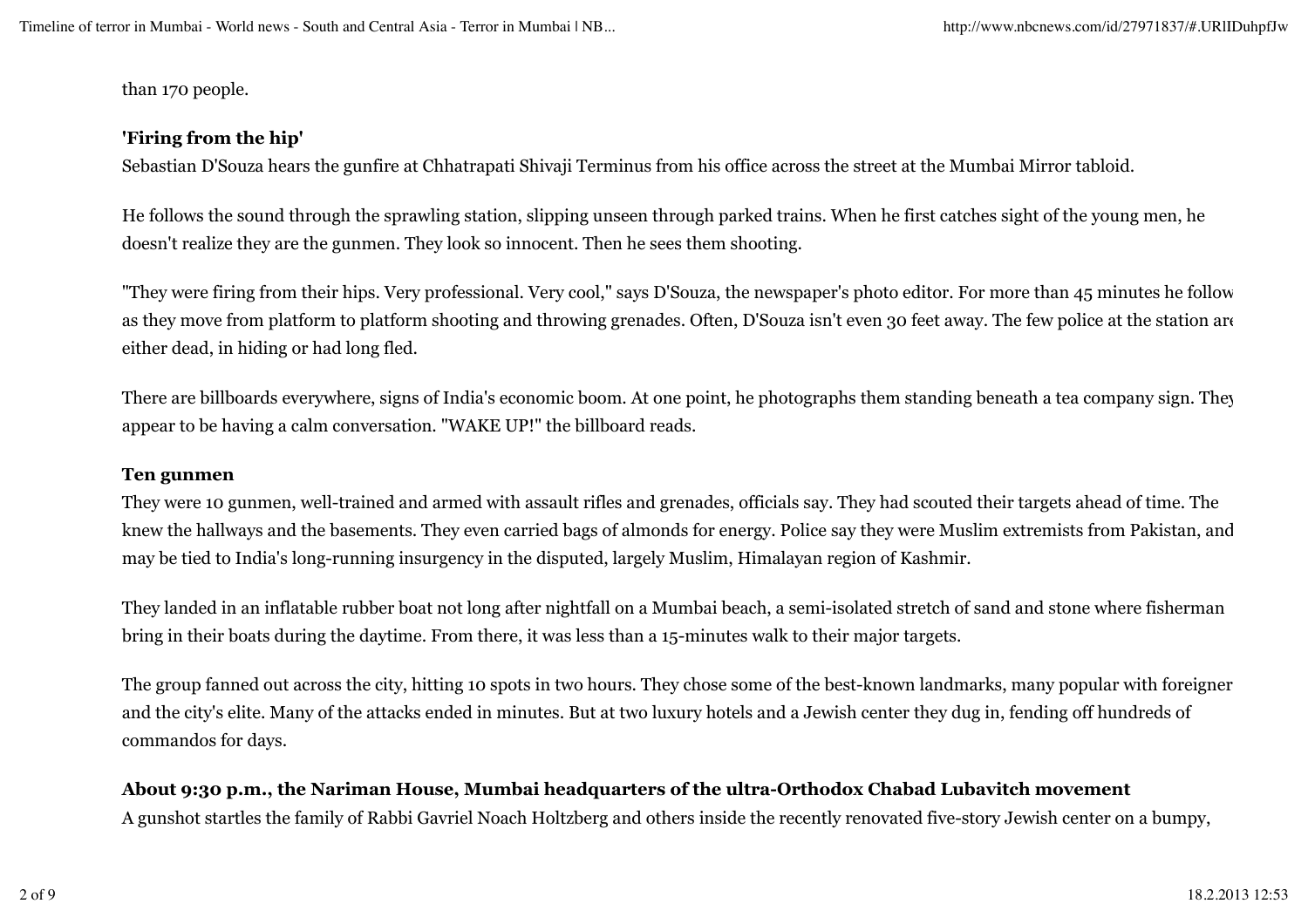unpaved back road off a main street in Mumbai's trendy Colaba neighborhood. The pale yellow building, with its synagogue, kosher dining room and friendly rabbi, was a magnet for Israeli backpackers looking for a place to celebrate holidays while on vacation and an important religious center for Mumbai's small Jewish community.

Someone must be lighting firecrackers, thought Sandra Samuel, a maid at the center.

Then a gunman came up the stairs.

She and another employee duck into a room and hide in terror as explosions and gunshots rattle the building through the night.

"They destroyed everything, the lift, the dining room, everything," she says later.

## **About 9:30 p.m., Leopold Cafe and Bar**

The place known as Leo's is one of the city's famous tourist restaurants, a joint crammed with glass-topped tables, old travel posters and lounging backpackers drinking cheap beer.

Maybe 100 people are inside when two gunmen appear in the entrances. One lobs in a grenade. Then they open fire.

"It was total chaos ... People didn't know what was going on. Some hit the floor, some ran out of the side entrance or tried to find a place to hide," says Farzad Jehani, who owns the restaurant with his brother.

The assault lasts, perhaps, two minutes. When it's over, at least four foreigners and three Indians are dead, though the brothers aren't sure because patrons quickly rush the casualties to hospitals in passing cars and taxis.

By then the gunmen have left, jogging through the streets and apparently moving on to one of India's most famous hotels just a few blocks away.

"They weren't aiming at anyone in particular. It was like they wanted to empty their magazines and do as much damage here as possible before heading to the Taj," Jehani says.

# **About 9:45 p.m., Taj Mahal hotel**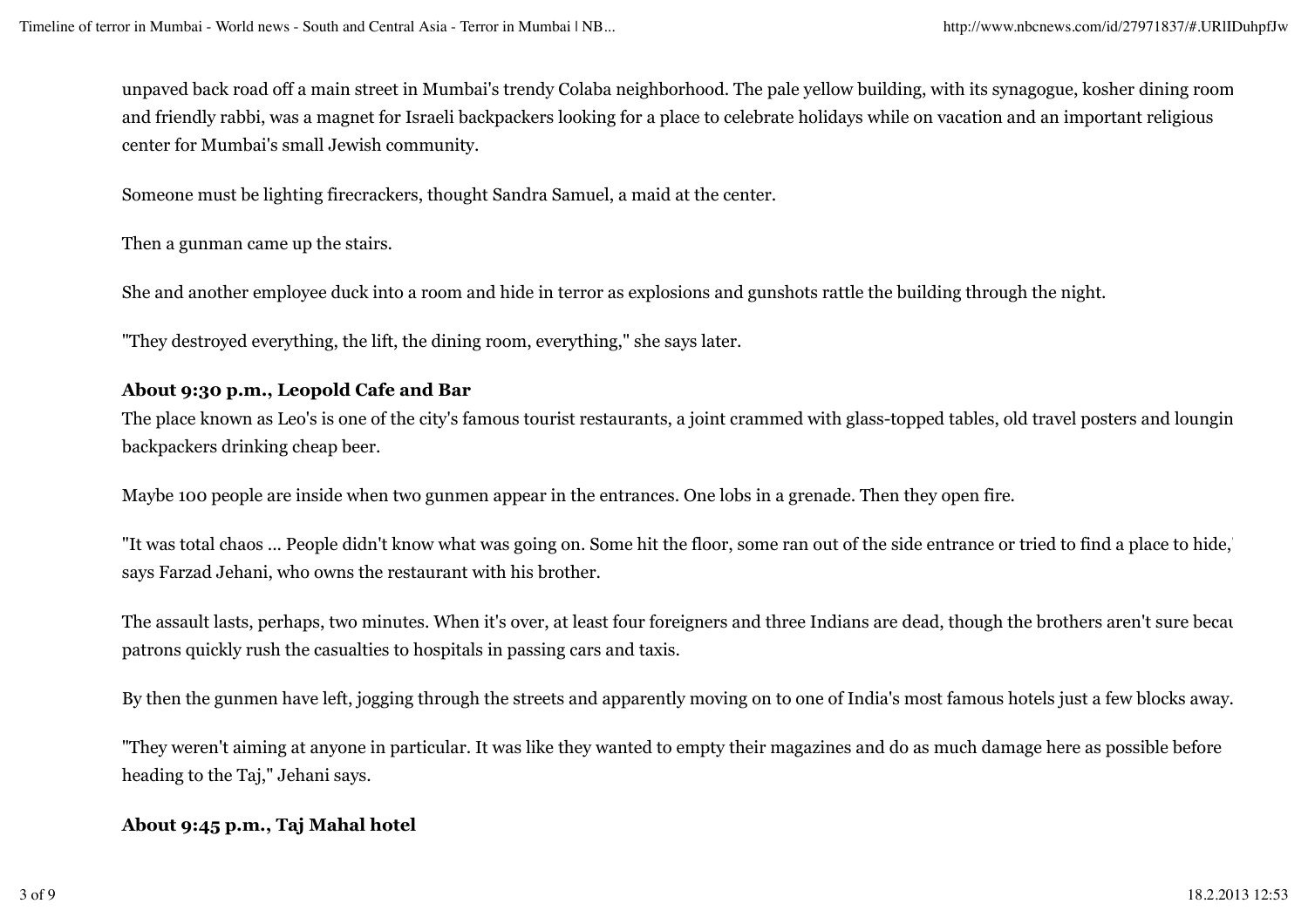No one believes it's gunfire. Not at the Taj. Built more than a century ago by one of India's most powerful business families, the castle-like Taj Mahal is the crossroads of the city's elite. It has been the scene of countless society weddings, business meetings and expensive dates. It is an icon of Mumbai.

But it is gunfire that two men are spraying across the ornate lobby, with its gray marble floor and Persian carpets the size of small swimming pool

Dalbir Bains, who runs a high-end Mumbai lingerie shop, is sitting down to a steak dinner by the pool with friends. They joke about hearing gunfire. Quickly, though, screams fill the hotel and her laughs turn to terror. She runs upstairs and huddles under a table in a restaurant with ab 50 others, desperately trying to be quiet.

"The gunshots were following us," says Bains.

## **9:47 p.m., Chhatrapati Shivaji Terminus**

The gunmen are at the station, shooting toward a large glass-fronted restaurant.

They are "firing at people waiting for the train. Luggage was spread everywhere. The place was full of blood. There were lots of people lying there dead," says manager Fongen Fernandes.

Soon, though, everyone is dead or hiding. Except for corpses, the platforms are empty, d'Souza says.

The worst of the carnage appears to be in a waiting room for out-of-town trains. It was filled with dozens of bodies, many shot in the head. Overally authorities say, 53 people are killed.

Eventually, the gunmen steal a truck and drive away. A little later, one is killed by police and another, the only gunmen taken alive, is captured. He is Pakistani.

At the station, authorities use wooden baggage carts to clear the corpses.

Says Fernandes: "They collected them away like sheep and goats."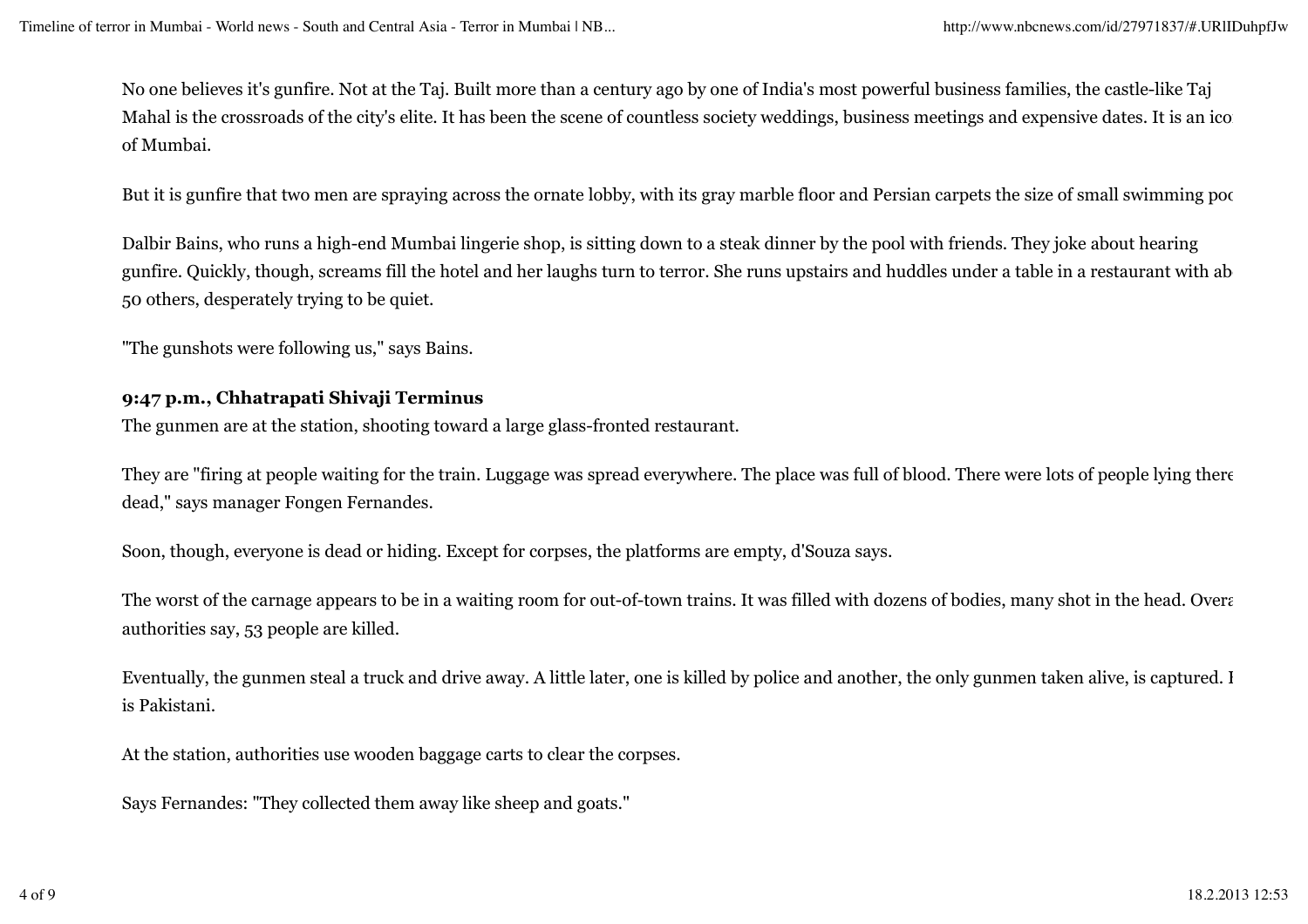#### **About 10 p.m., Oberoi Hotel**

Joseph Joy Pulithara, a waiter, is working in the Chinese restaurant of this modern luxurious monolith when the gunfire starts, sending diners a staff scrambling. Pulithara is shot in the leg. A woman nearby him is shot in the head.

The gunmen run into another restaurant and fire unrelenting bursts at the diners and waiters, says Andreina Varagona, an American meditation teacher shot in the arm and leg. At least a dozen people fall to the floor dead, including one of Varagona's friends.

"There were bodies everywhere," Varagona says. "I felt like I was in a movie."

The attackers herd dozens of survivors into a stairwell. One demands to see their IDs, saying he was looking for Americans and Britons. Then he forces them upstairs, says Alex Chamberlain, a British guest.

Chamberlain and many others throughout the hotel dash out in the chaos.

Staff in one restaurant spirit at least 60 diners into a back kitchen and then hustle them to another room where they are served refreshments and then escorted outside, according to the hotel's chairman P.R.S. Oberoi.

Other guests barricade themselves in their rooms.

The gunmen are taking hostages.

#### **10:35 p.m.**

Gunmen briefly attack a police station. A few minutes later they open fire at a hospital, then ambush a police car, killing five officers and driving away. Soon after, a bomb explodes in a taxi in the suburban neighborhood of Vile Parle. About 15 minutes later, a bomb goes off in another taxi inside the city. One person is believed killed.

# **Thursday morning, the Oberoi**

A banner hanging from a window carries a simple but wrenching plea: "Save Us."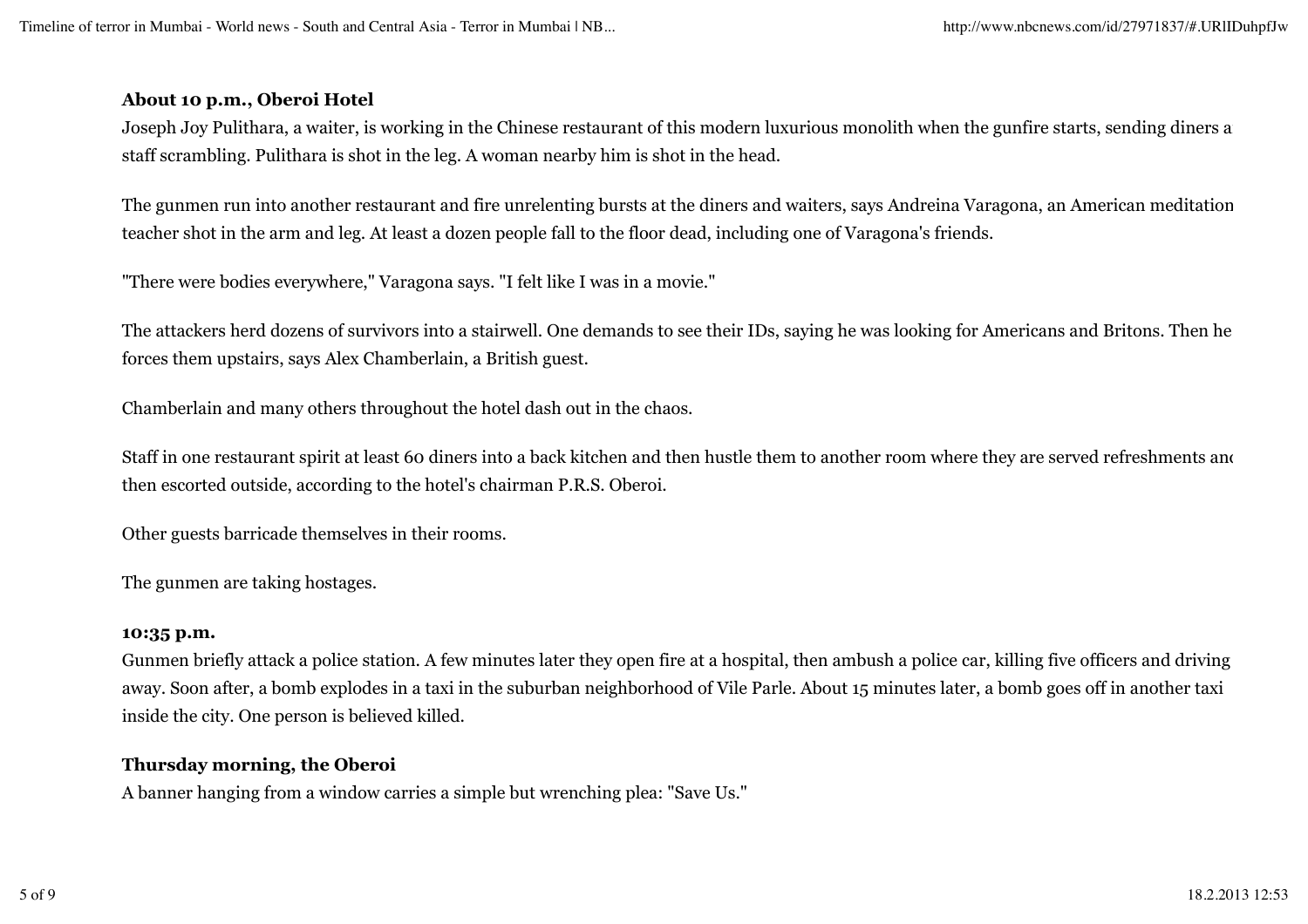Inside, hundreds are hiding in their rooms, or being held hostage at The Oberoi.

The gunmen, armed with rifles and grenades, push Egyptian businessman Osama Embabi into a room where four or five people — guests from other Arab countries and hotel workers — are already being held.

"They shouted and warned us not to leave the room or we would be shot," he says.

Meanwhile, Lo Hoei Yen, a 28-year-old Singaporean lawyer, calls her husband, Michael, from her cell phone. She is being held captive, she tells him, and the gunmen threaten to kill her if Indian forces storm the hotel, Singapore media reports say.

After 9 a.m., Indian forces begin what will be a daylong operation to rescue the Oberoi hostages.

Lo's body is found on the 19th floor.

Across the city, it seems the Indian police and military may never catch up. They are fighting gunmen in three locations, including two of the city most famous landmarks, and hundreds of people are trapped. Fires burn occasionally in both hotels, and firefighters with water hoses and cherry pickers battle the blazes, but only when it's safe enough to approach the buildings. Gunshots and explosions have become the soundtrack of south Mumbai.

Residents have faced terrorism before, but this time it seems different.

"There is a limit a city can take," says Ayesha Dar, a 33-year-old homemaker.

# **10:45 a.m., Nariman House**

The Jewish center is silent, except for the wailing of a child.

Samuel, the maid, cracks open the door of her hiding place and sees a deserted staircase. She runs up one flight and finds the rabbi's 2-year-old s Moshe crying beside his parents and two Israeli guests who lay still on the floor. His pants are drenched with blood. She grabs the boy, bolts dow the stairs and out of the building.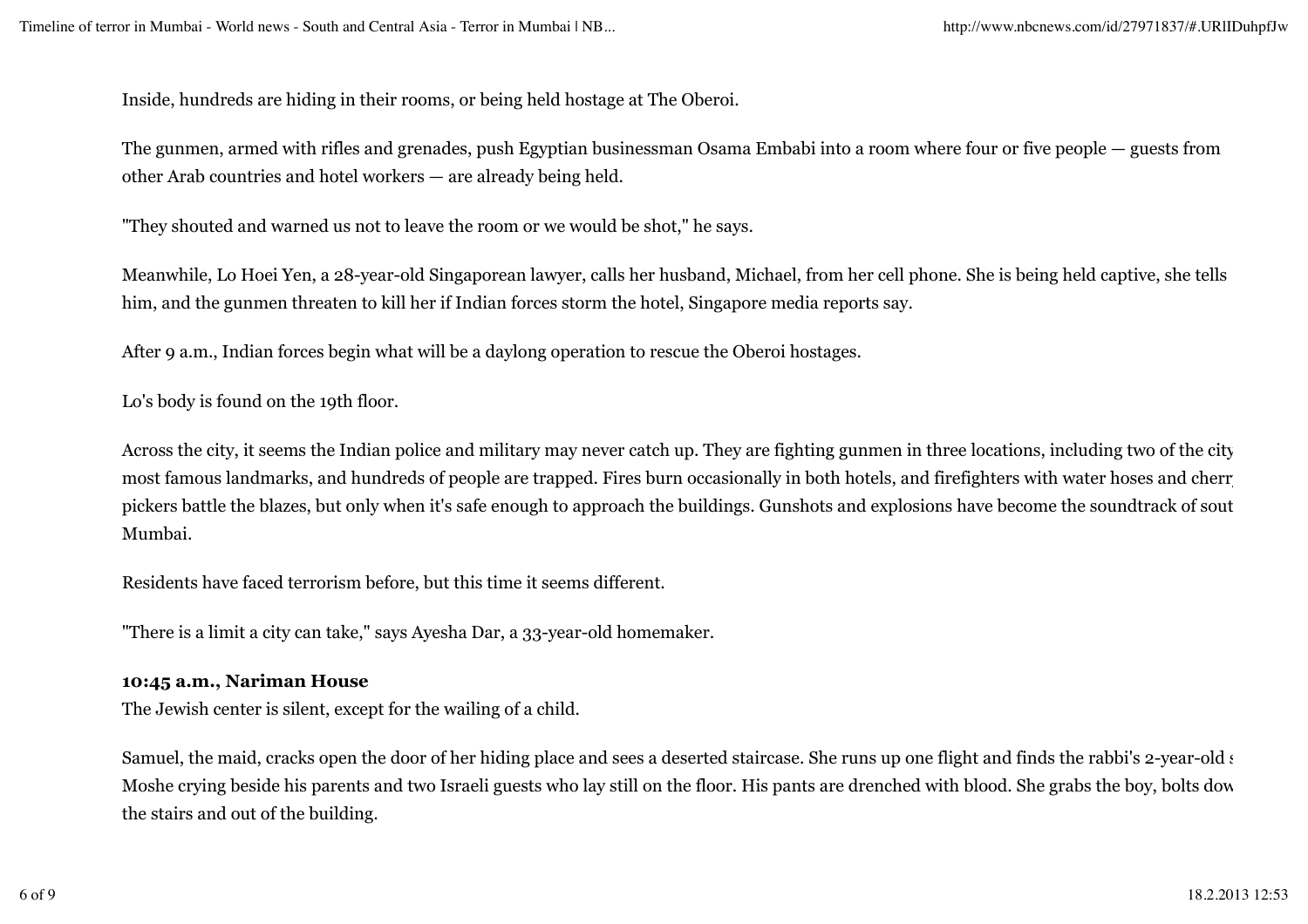## **'Very determined'**

The soldiers who fought the gunman say they were tough, bitter opponents.

"It's obvious they were trained somewhere ... Not everyone can handle the AK series of weapons or throw grenades like that," an unidentified member of India's Marine Commando unit, his face wrapped in a black mask, tells reporters after his units stormed the hotels. The attackers were "very determined and remorseless."

## **About 7 a.m., Friday, Nariman House**

Black-clad commandos fan out on the rooftops of the evacuated buildings surrounding the Jewish center and begin laying down covering fire.

A helicopter drops toward the roof. One after another, masked commandos slither down a rope. The helicopter returns with more commandos, then a third time with equipment.

Slowly, the assault team descends an outside staircase and begins clearing the building.

A small explosion erupts from the house. A few seconds later, two gunshots, a pause, then two more. For hours, a similar pattern is repeated. Ho are blasted in the building as hundreds of gawkers cheer from nearby streets.

#### **5:39 p.m.**

Indian commandos launch a rocket at one of the Jewish center's upper floors, shaking the neighborhood and blowing out windows in neighboring buildings.

#### **6:15 p.m.**

A small group of commandos appear in the street, raising their rifles in triumph. The crowd breaks through police barriers and floods the streets in celebration.

Inside the building, nine people lay dead, including the rabbi and his wife. According to Israeli media reports, some are wrapped in prayer shawls.

# **Friday morning, the Oberoi**